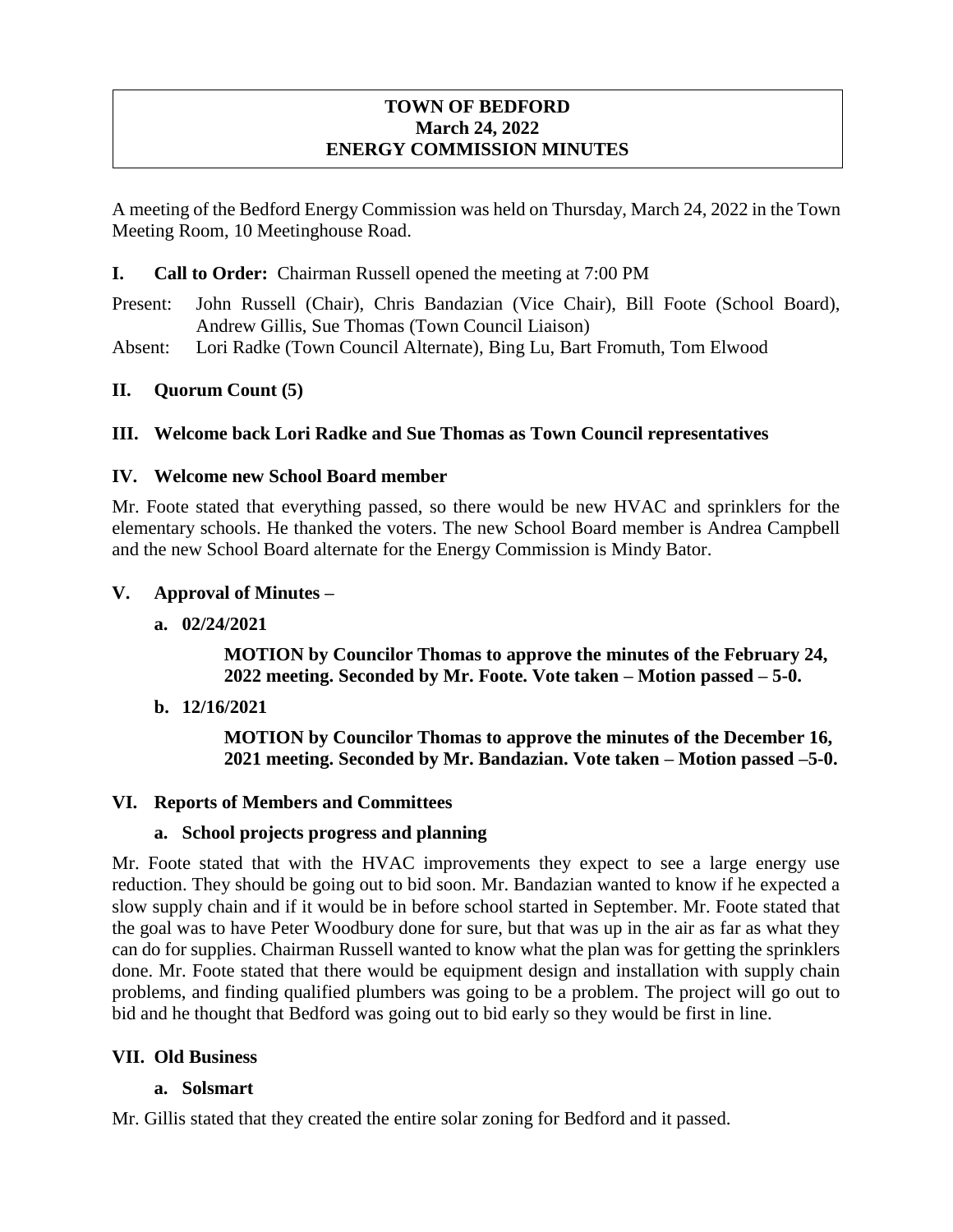Thomas wanted to know if that was important for Solsmart to have zoning. Mr. Gillis stated that when they started with Solsmart, solar was not mentioned once in their zoning code and you need to have zoning for something. Mr. Bandazian thought that was the last box to be checked for their bronze designation. If they get Chubbuck Road on line that would get them at least a silver.

# **b. Solar Projects**

# **1. Transfer Station**

Mr. Bandazian stated that the President signed the \$500k grant into law for the Town of Bedford to extend 3-phase power on Chubbuck Road. Additional funding would be required and Jeff Foote was bringing that forward to the Town Council on the 13<sup>th</sup> of April. Chairman Russell wanted to know if the Commission needed to do anything to help it and Mr. Bandazian stated that they could attend the meeting. Councilor Thomas thought that Chairman Russell should touch base with Bill Carter, because he's now the Chair and he's responsible for the agenda.

Mr. Foote thought that was going to be more like \$2m thanks to Eversource. Mr. Bandazian stated that it went down to about \$900k, but there's a big gap to be filled. There are ARPA funds that can be used for that. This would make the Transfer Station improvements going from smashing trash with a backhoe to doing a compactor, which works out to a 7.5% rate of return on that money that needs to be kicked in and after a 13-year investment, then its pure gravy after that. None of it is money that comes out of the local taxpayer's pocket. The PV phase, if that comes forward in the next year that would be great. There's a lot of money to be made there. Even if the low-hanging fruit, which seems to make the most economic sense right now, that offsets all of the Town's electricity and in the future he's sure the not low-hanging fruit could be developed.

Mr. Foote wanted to know how the ARPA funds work. Councilor Thomas stated that they have to be used for specific projects. It's earmarked for Town improvements. Mr. Foote wanted to know how much was in the ARPA fund. Mr. Bandazian thought it was around \$1m.

Mr. Bandazian stated that if it's approved, it would contract with Eversource. The quote that's locked in would have to be signed in mid-May. Councilor Thomas wanted to know if there was a timeframe to use the grant. Mr. Bandazian didn't know but thought it was either 2024 or 2026, but it would be long done by then. The quote from Eversource was time sensitive.

Chairman Russell stated that the initial layout of the landfill was a small PV site wanted to know if there was any movement on going all over it. Mr. Bandazian stated that they weren't at the RFP stage. They have projections that have been worked out with ReVision Energy that it was very viable to do that and the return of \$100k using very conservative numbers like 2.5% electricity inflation coupled with utility inflation. Mr. Gillis stated that that was only using a small amount of the land too; they were only using the flat part. Mr. Bandazian stated that that was just a very conservative projection to not oversell the project. Once it goes out to RFP it might be much more substantial than that; it depends on who bids and what their funding proposals are. The best option was for the Town to finance it and own it right out of the box. After that, investor financed, which basically doesn't pay off any principal and kicks that ownership can down the road. Investors get some advantages that Towns don't get. They would have a much higher rate of return than they would as a Town. All of it is pure speculation until it goes out to RFP and somebody commits to do something. If it rolls forward on the fastest timeframe they would have something to evaluate and make a recommendation towards the end of the year with the thought of putting something on the ballot for voter approval in 2023.

# **2. Town Pool PV Shade/Shelter**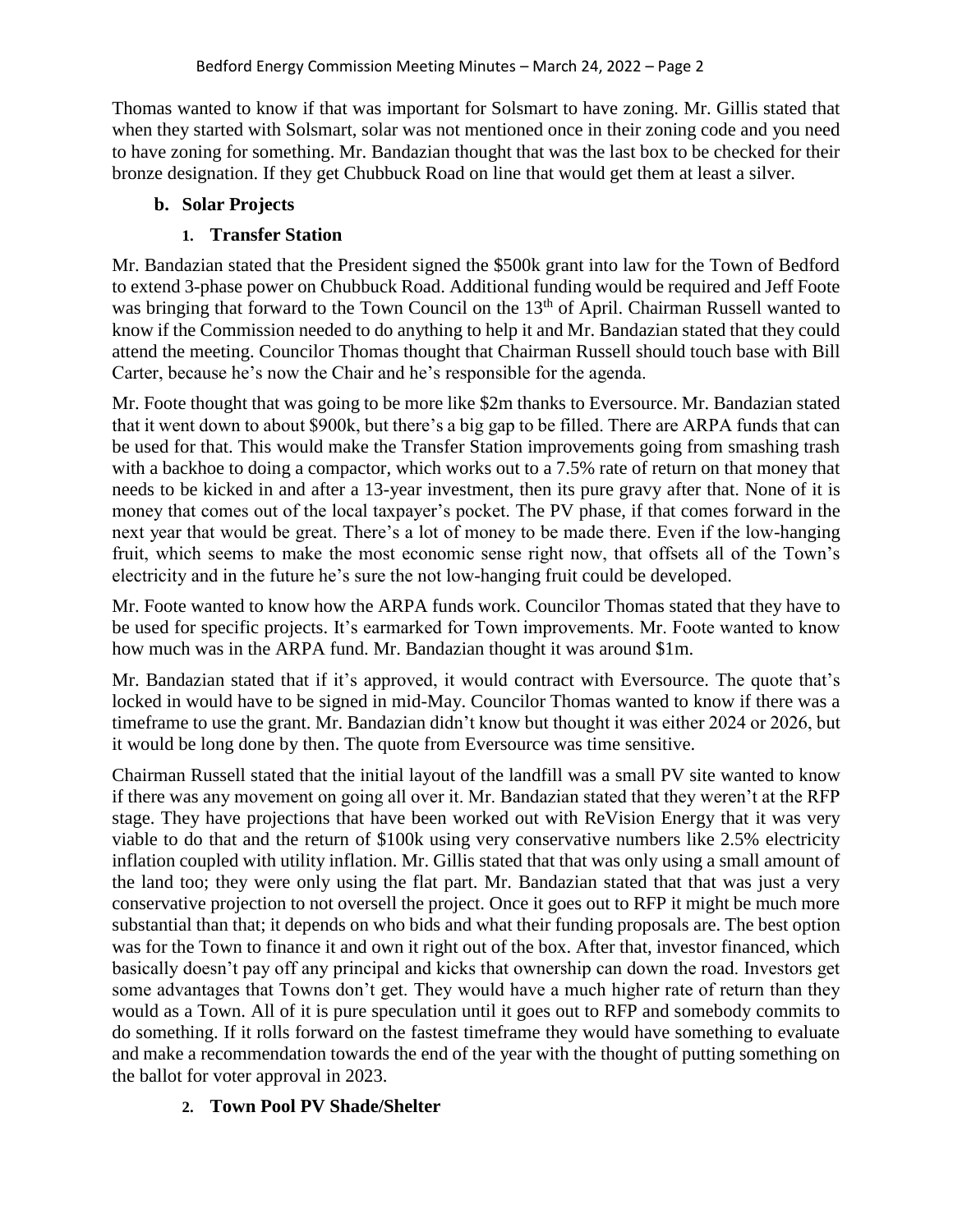Mr. Bandazian believed the Public Works Department would be putting out an RFP for the pool site. The only question in his mind was whether the Safety Complex equipment bay gets added on as part of that as an option to bid on and thought that Jeff Foote would bring that forward.

# **c. Municipal Aggregation Cost Analysis and Presentation**

# **1. Thoughts on the CPCNH presentation in February**

Mr. Bandazian thought it was a very encouraging presentation. He especially liked the materials that Chairman Russell sent around today, which were the studies in Massachusetts that demonstrated some consistent savings to customers. Mr. Gillis added that it was across a large number of towns too. It wasn't just two or three; there were about 50. Mr. Bandazian thought it gave it a lot of credibility; it's not really speculative. He thought it would generate some real savings. Mr. Gillis stated that the average was about 10% or more. Mr. Bandazian stated that one of the study areas was about 2% across the board, but 2% was better than no %. They weren't quick snapshot studies; they looked over them over a period of time. He thought it was very encouraging in that it had more credibility that he hoped would be persuasive. Ultimately it goes to the voters anyway. It means persuading people who weren't necessarily in the main flow of communication about that stuff.

Chairman Russell mentioned the questions he had asked and wanted to know if the Commission had any thoughts. Mr. Gillis stated that he liked the way they put it where they said they have three options. Instead of the first option being 'opt-in', it said participate, because they were already participating. They were now just participating in something that was cheaper. The three options were participate, 'opt-out', and 'opt-up', because they have the option to go with a greener power source or some power source that was more environmentally responsible. He liked that way of thinking about it; participate, 'opt-out', 'opt-up'. Chairman Russell thought the idea of having more renewables was enticing. That would include any type of nuclear option, which he thought would be fantastic. Mr. Gillis stated that most of the green power in NH was hydro, so that's what they would get if they went with the green option.

Mr. Foote talked about a program in Nantucket, MA where he has a house. He runs on solar, so he didn't pay a delivery and he's running a positive. Mr. Bandazian thought it was interesting that 100% renewable was a penny more than whatever standard blend in Massachusetts. Mr. Gillis stated that renewables were cheaper to make than the other ones. It's just the transport; getting them from wherever they are to you that costs more.

# **2. Energy Commission to assume the role of creating the Study Committee for CCA.**

It was mentioned that they had to go to the Town Council first. Mr. Gillis thought having that presentation from Hollis was good. Chairman Russell stated that he would reach out and get the ball rolling about making a presentation.

# **VIII.New Business:**

# **a. Building Car Charging Stations Opportunities**

Chairman Russell stated that he noticed the Nouria gas station finally had installed software according to Alex. They were working on some issues with billing, but otherwise it's ready to go. It's the one on South River Road. Mr. Gillis stated that he drove by there and it's an L3; it's nice.

# **1. Open discussion from Andrew's BIL discussion in February**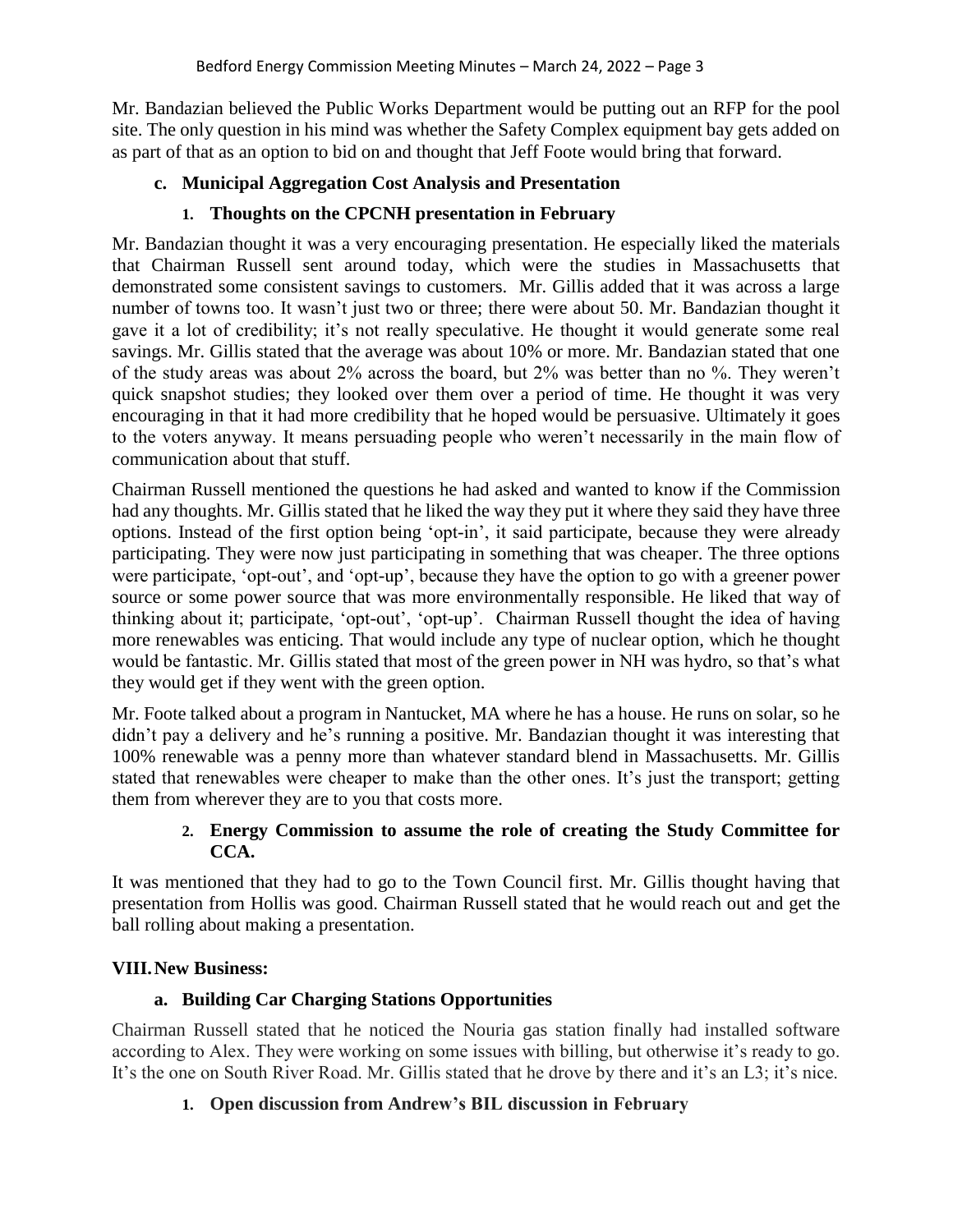Mr. Gillis stated that the commercial chargers were pretty expensive. Once they were installed the billing should be straightforward. ChargePoint was one of the main ones that would be bidding to put all of the L3 chargers everywhere. The cost of the hardware was a little expensive; it was about \$7,500 for one unit. After that, they charge you x dollars a month to manage it and a cut of the power and you could charge whatever you want. You pick some nominal rate and the rest of the fees would be easy to pay off. He thought the Nouria on South River Road was just going to have some slow L2 there; he didn't know they were actually going to have a real L3 charger. Those things are not cheap. That was a major investment for that gas station. Mr. Foote wanted to know if there was any tax benefit and Mr. Gillis was sure there was. He installed a couple of chargers in his house this year and up until this year there was a 30% tax rebate for any alternative fuel filling station. It could be anything from a hydro filling, natural gas to an electric charger. He's certain they got some money for that, but it wouldn't have come anywhere near to cover the cost. He didn't think it would make money day one, but eventually. You can lease them from ChargePoint, so maybe it was a lease. That's probably what they did. You can pay just one flat fee a month and they just drop one of those in and manage the whole thing. From a business standpoint that was probably easier than actually buying it outright. Mr. Bandazian wanted to know what the useful life of that would be and thought maybe 10 years. Mr. Gillis assumed they ran pretty much forever. It's a pretty simple electronic device; he didn't think it would break. They give you a maintenance contract along with it. Chairman Russell wanted to know if every car except for a Tesla would charge at the L3. Mr. Gillis responded yes.

#### **2. Request for support from the commission from Alex Valias: charging stations at the new Nouria Gas Station 101/Jenkins Road.**

Chairman Russell stated that Alex Valias requested that they support his proposal to put a Nouria gas station at 101/Jenkins and wanted to know what the Commission thought. Councilor Thomas stated that she's on the Zoning Board so she couldn't support it. She's not sure the Commission should be supporting a whole project. She thought the Commission could say they support charging stations. He's going to need variances and she didn't know what they were yet. Mr. Gillis stated that he told them what the variances were, because he's installing a fuel station as well, so he needs underground fuel tanks. Councilor Thomas thought he needed a lot of variances, and being on the Zoning Board she couldn't take a stand on it. She also didn't think they should take a stand on a particular person's project as opposed to supporting charging. She thought it would be cleaner that way. Chairman Russell wanted to know if she thought they shouldn't go and support the person. Councilor Thomas stated that they were all individuals and could attend and speak about the charging station part of it. She thought he could attend and speak as Chair of the Commission and support the need for charging stations. There's a way to address it. Mr. Bandazian suggested mentioning that it's on the State identified EV fast charging route. Mr. Foote wanted to know if Mr. Valias wanted them at a meeting or a letter from the Commission. Chairman Russell stated that he suggested a letter and the letter reads,

# *To Town of Bedford Zoning Board,*

*Please be advised that I am a resident in the Town of Bedford. I met with the developers of the project to discuss their proposed variances requesting connection with a warehouse building for local business, Holistic Pet, and gas C-store and coffee station with electric charging stations. I support said requests and ask the Zoning Board of Adjustment approve the requested variances and any other relief. The proposed project is consistent with the character of the community and will provide needed services to the residents of Bedford.* 

Mr. Gillis thought it sounded like he wanted them to send a letter as themselves, not necessarily as the Energy Commission, which was totally fine. Councilor Thomas stated that people do that